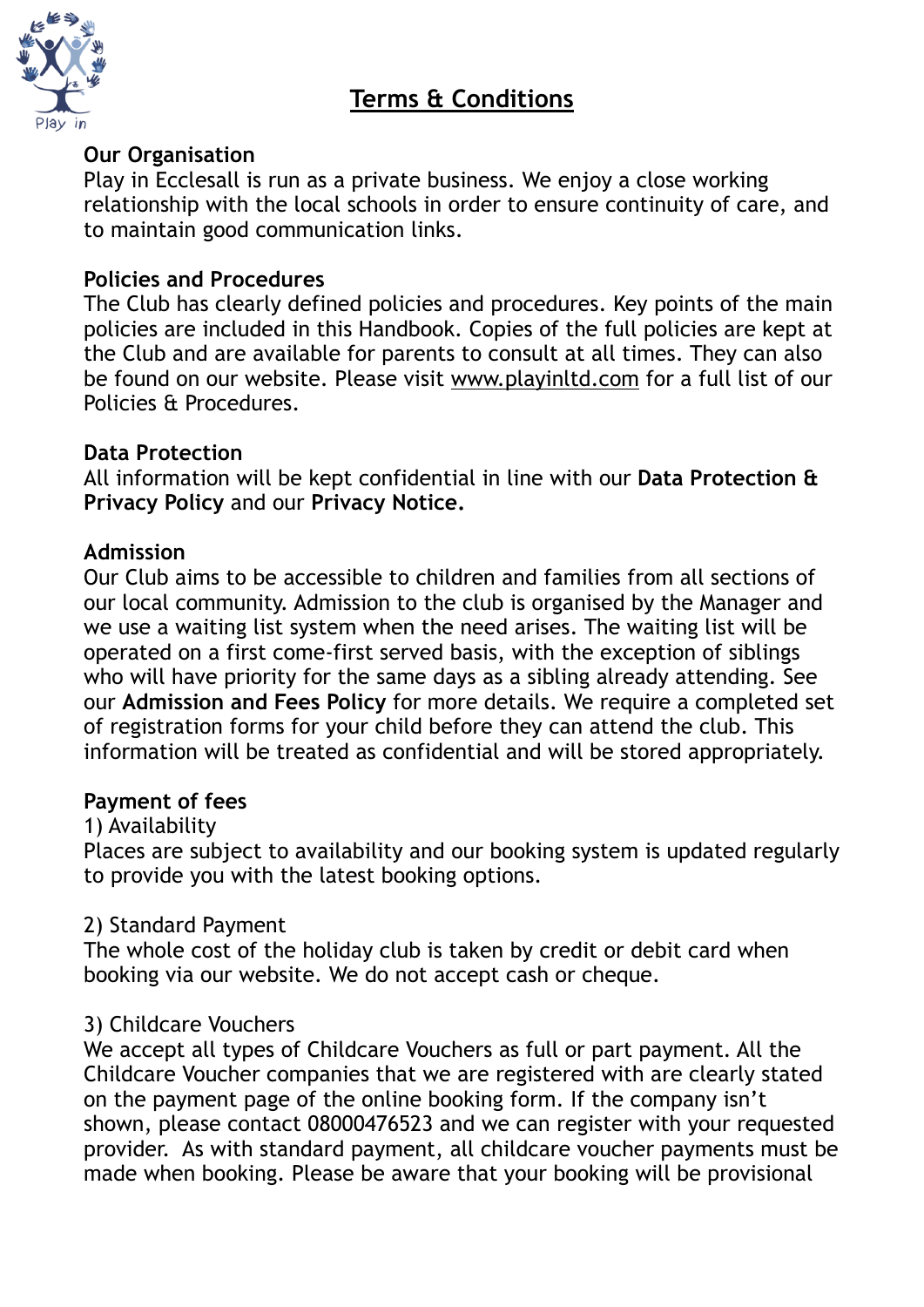until the voucher has been verified on the system and we have contacted you to confirm this.

## 4) Cancellation Charges

Cancellations are subject to a 50% cancellation fee and the remainder will be refunded to you by the original payment method. Cancellations can be made up to 7 days prior to the start of the holiday club. If you wish to cancel a place this must be done in writing via e-mail. We are unable to refund any cancellations made less than 7 days before your child's first day.

## 5) Credit Notes

When a credit note is awarded, this is valid until the end of the same holiday term the following year. You can use the credit towards any dates/terms that fall before it expires.

If you have credit on account from a previous year and you no longer wish to use that, our standard cancellation policy will apply.

## 6) Changing your Booking

We will change a booking like for like at any point within that holiday period (subject to availability) at no extra charge. We will always advise you of the most cost effective way to amend your booking. Please e-mail or ring in order to request these changes.

#### 7) Waiting Lists

If the holiday club period you require is fully booked, you can choose to be placed on a waiting list, this is an option on our online booking system. In the event of any cancellations we will contact you (on a first come, first served basis) and book your child into the holiday club.

## 8) Sibling Discount

We off a 5% sibling discount for the 1<sup>st</sup> sibling. To get this discount, please enter the promo code SIB05 when paying and 5% will be deducted from your basket total. You can also find information on this in the online FAQ section.

#### **Induction**

You and your child are welcome to visit the Club before your child's first day, to familiarise yourselves with the setting and to help your child settle in. Due time will be set aside for an induction. The induction will include running through Club's rules and routines and introducing your child the staff and other children. Another child will usually be allocated to act as your child's buddy for the first few sessions. See our **Child Induction Policy** for more details.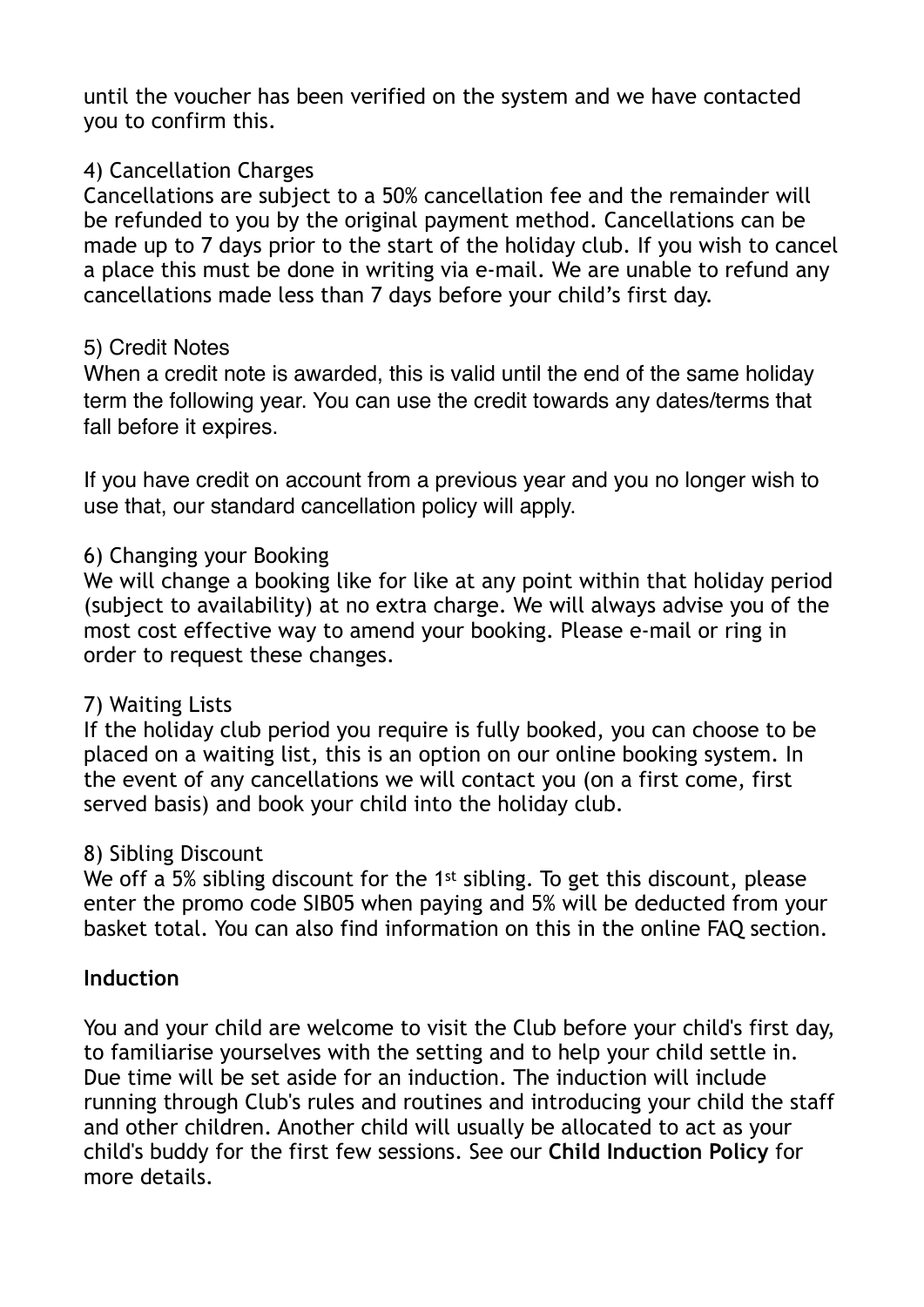## **Arrivals and Departures**

A Daily register is taken when children arrive in our care, and you must sign your child in each day on arrival and out each day on collection. Also we ask for you to provide us with an emergency contact number for that day, in case we need to get in contact for any reason. We expect that your child will normally be collected by the people you have named on the registration form. If you need a different person to collect your child on a particular day, you must notify us in the morning and provide a password so we can confirm it is the correct person collecting. We will not release your child into the care of a person unknown to us without your authorisation. See our **Arrivals and Departures Policy** for more details.

The club is open from **8am-6.00pm**. Feel free to drop your child off and collect them at any time in between these hours. The club closes at 6.00pm, if for any reason you are delayed and will be later than this time, please contact the Play in Ltd contact number to inform us. There is a late collection fee of **£5 for each staff member for every 5 minutes after 6.00pm** to cover the costs of the staff who are legally required to stay and supervise your child.

If your child remains uncollected after 6:30pm and you have not warned us that you will be delayed (and we have been unable to reach you or any of your emergency contacts), we will follow our **Uncollected Children Policy**  and contact the Social Care team.

# **Child Protection**

We are committed to building a 'culture of safety' in which the suspicion of abuse is promptly and appropriately responded to. We comply with local and national child protection procedures and ensure that all staff are appropriately trained. For more details see our **Safeguarding Policy**.

## **Equal opportunities**

Our Club provides a safe and caring environment, free from discrimination, for everyone in our community including children with additional needs.

- We respect the different racial origins, religions, cultures and languages in a multi-ethnic society so that each child is valued as an individual without racial or gender stereotyping
- We will challenge inappropriate attitudes and practices
- We will not tolerate any form of racial harassment

# **Special Needs**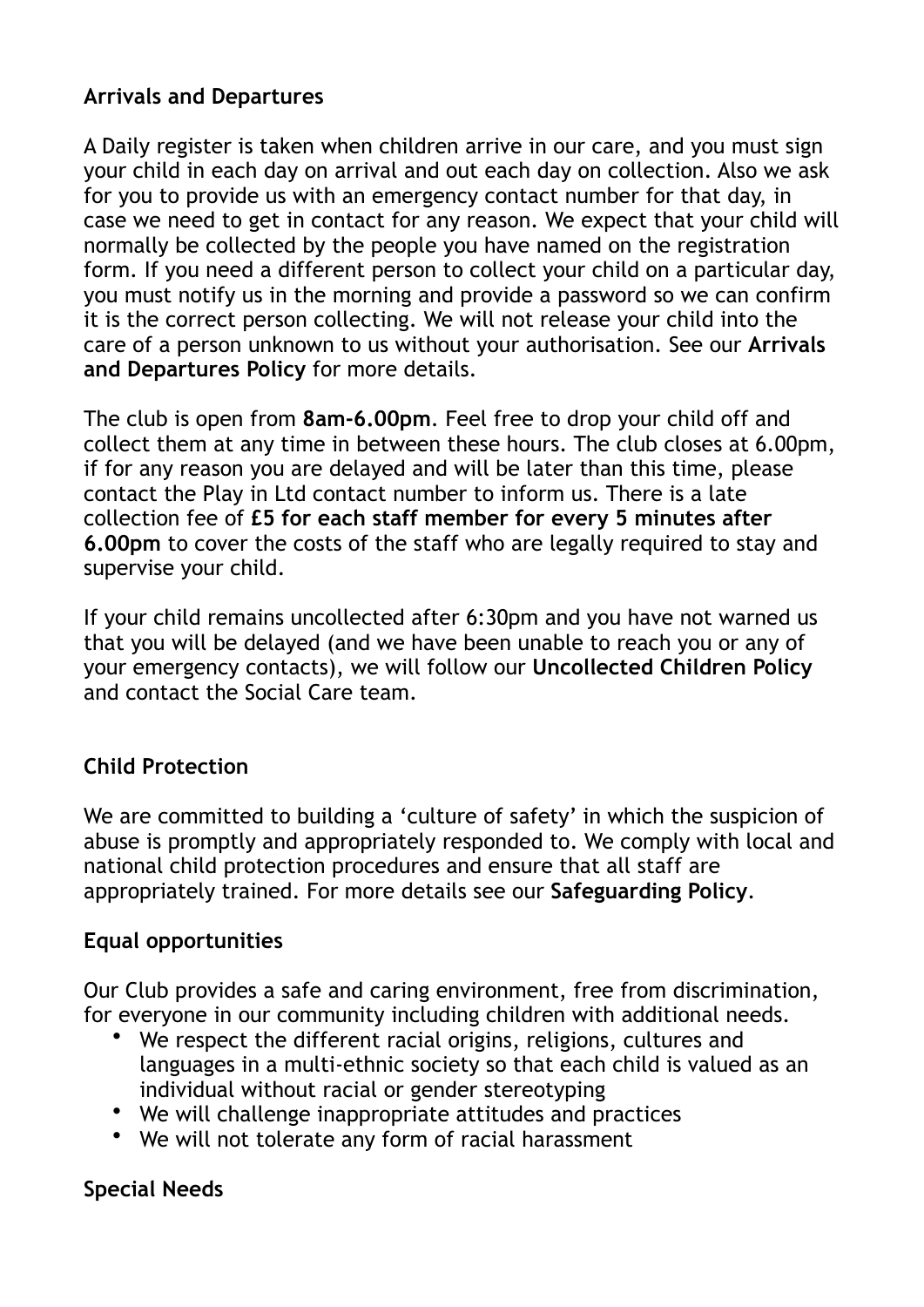We make every effort to accommodate and welcome any child with special needs. We will work in liaison with parents or carers and relevant professionals to fully understand your child's specific requirements. We will endeavour to accommodate all abilities, whilst working within limitations. Each case will be individually assessed to ensure everyone's safety. Our staff training programme includes specific elements relating to children with special needs. For more details on equal opportunities and special needs, see our **Equalities Policy**.

# **Behaviour (children)**

Children and staff have created rules for acceptable behaviour whilst at the Club. These are displayed at the Club for everyone to see. We have a clear **Behaviour Management Policy**, a copy of which is distributed to all parents and carers. The Club promotes an atmosphere of care, consideration and respect for everyone attending: children, staff and visitors. We encourage appropriate behaviour through: praise for good behaviour; emphasis on cooperative play and sharing; talking to children with the courtesy that we expect from them and engaging children in positive activities. The Club has procedures for dealing with unacceptable behaviour. We recognise that unacceptable behaviour can occur from time to time for reasons that are not always evident. We will try to be flexible in order to accommodate such cases. However, if your child is violent, or if their behaviour poses an immediate danger to themselves or others, we will require you to collect them from the Club immediately. In exceptional circumstances, and only when all other attempts at behaviour management have failed, we reserve the right to permanently exclude a child from the Club. See our **Suspensions and Exclusions Policy** for full details.

# **Behaviour (adults)**

We will not tolerate from any person, whether a parent, carer or visitor: bullying, aggressive, confrontational or threatening behaviour, or behaviour intended to result in conflict. Our Club is a place of safety and security for the children who attend and the staff who work here, and we reserve the right to ban anyone exhibiting inappropriate behaviour from our premises. See our **Aggressive Behaviour Policy** for more details.

## **Illness**

We are unable to care for children who are unwell. If your child becomes unwell whilst at the Club we will contact you and ask you to make arrangements for them to be collected. Please inform the Manager of any infectious illness your child contracts. If your child has had sickness or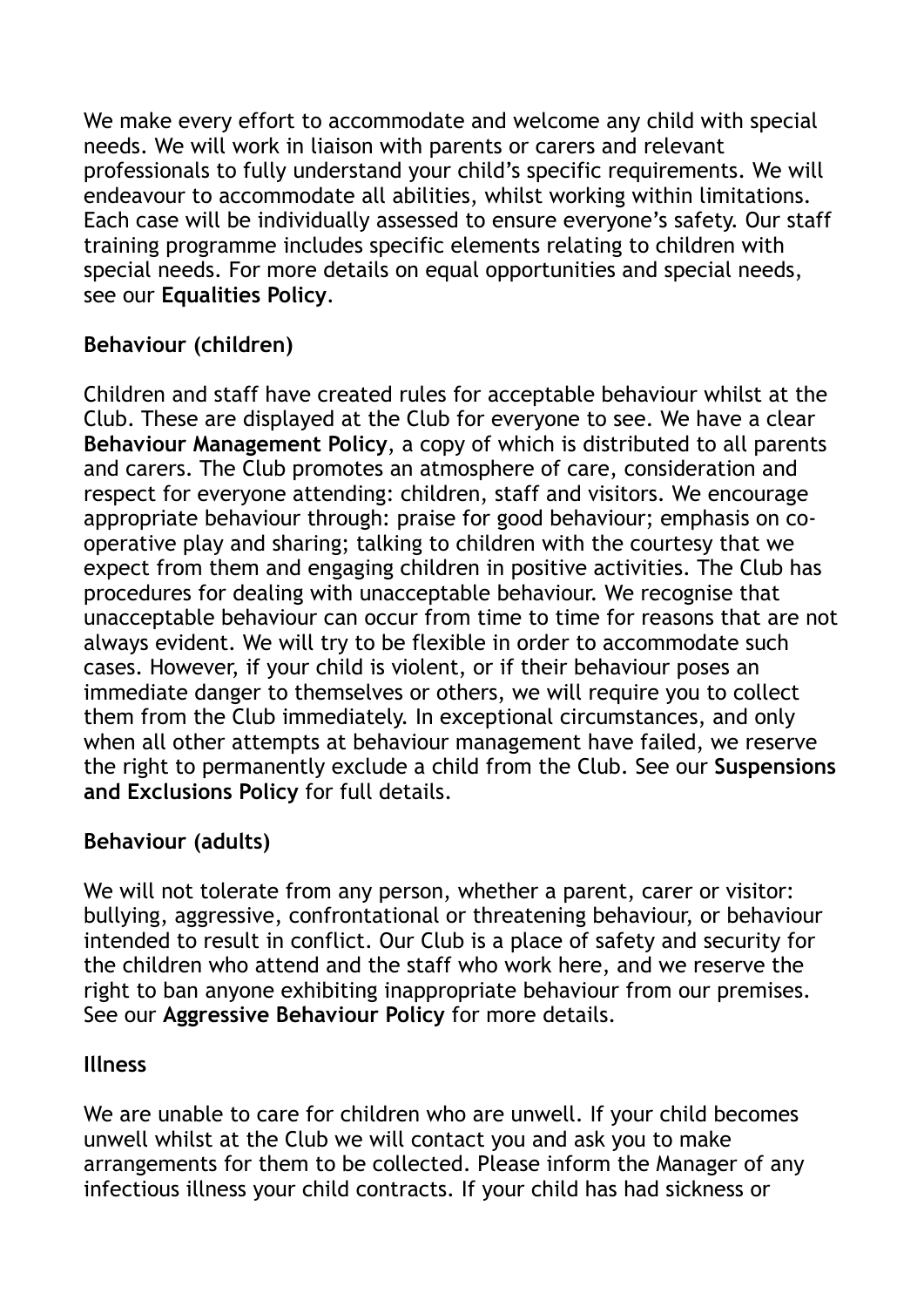diarrhoea please do not send him or her to the Club for 48 hours after the illness has ceased. See our **Illness and Accidents Policy** for more details.

# **Accidents and First Aid**

Every precaution is taken to ensure the safety of the children at all times, and the Club is fully insured. Our staff are trained in first aid and a first aid kit is kept on the premises. If your child has an accident whilst in our care, you will be informed when you collect your child. For full details see our **Illness and Accidents Policy**.

# **Medication**

Please let the Manager on site know if your child is taking prescribed medicine. If your child needs to take medicine whilst at the Club you will need to complete a **Permission to administer medication form** in advance. See our **Administering Medication Policy** for more details.

## **Complaints Procedure**

If you have any queries, comments or need to discuss any matters concerning your child, please feel free to speak to the Manager in private. Verbal complaints will be brought to the next staff meeting for discussion and action. All written complaints will be acknowledged within five working days of receipt and a full written response will be given within 28 days. A full copy of our **Complaints Policy** is available on request.

# **Pledge to Parents**

We value our relationship with parents/carers and are committed to working in partnership with you to provide top quality play and care for your children. We will:

- Welcome you at all times to discuss our work, have a chat and take part in our activities
- Keep you informed of opening times, fees and charges, programmes of activities, menus, and procedures
- Be consistent and reliable to enable you to plan with confidence
- Listen to your views and concerns to ensure that we continue to meet your needs and peace of mind
- Share and discuss your child's achievements, experiences, progress, and friendships
- Be available to discuss decisions about running the club
- Ask your permission for outings and special events